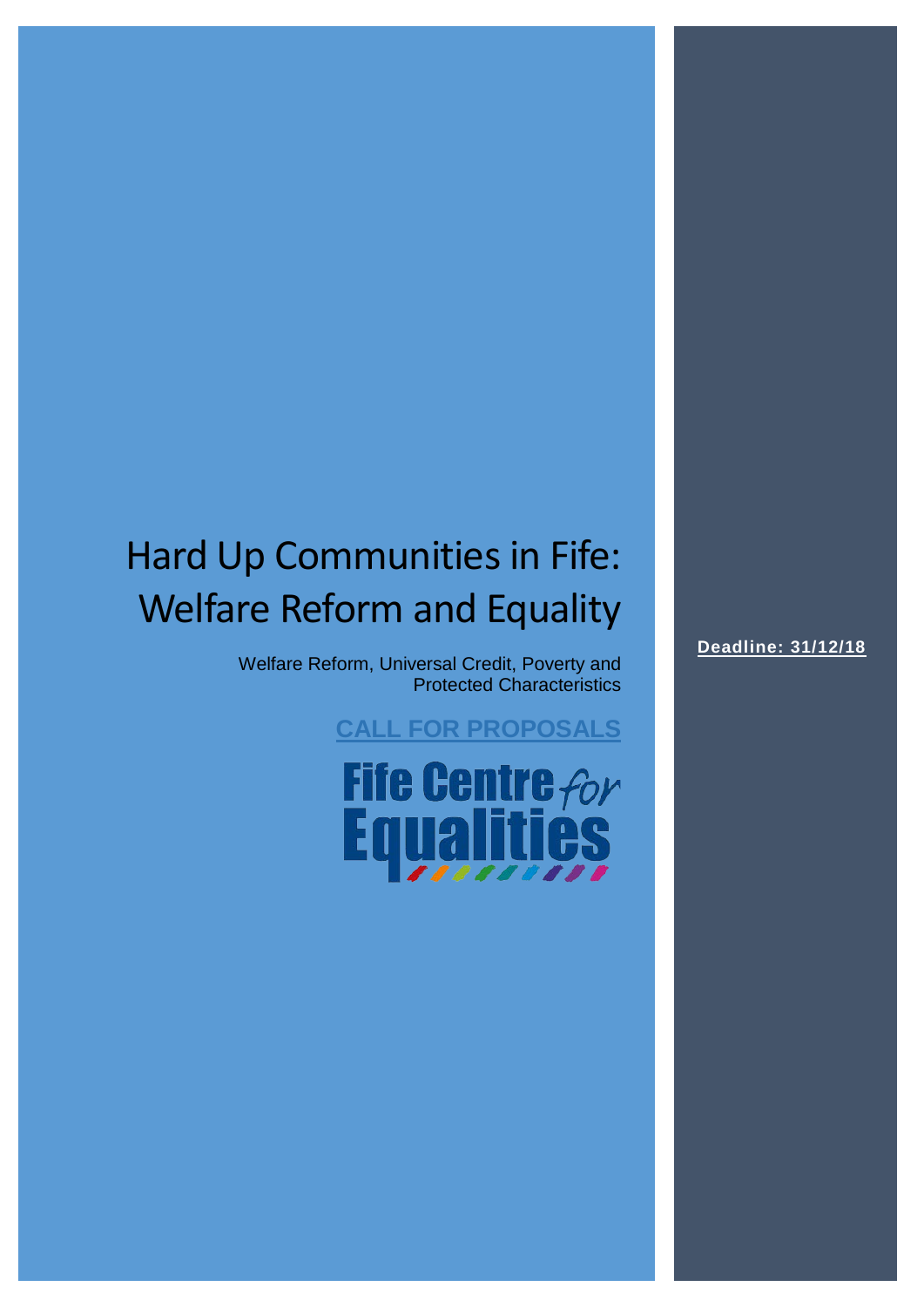# **Hard Up Communities in Fife: Welfare Reform and Equality**

## **CALL FOR PROPOSALS**

### **Key Themes:**

## Welfare Reform, Poverty, Universal Credit, Equality Act 2010, Protected Characteristics

This call is for a project to carry out investigative research to better understand the barriers experienced by communities of protected characteristics that are affected by poverty.

The research aims to deepen practitioners' understanding of multiple barriers experienced by people in their day to day living and also help ensure that the most vulnerable to poverty are not further disadvantaged because of their protected characteristics.

The project requires:

- Collating 50 Personal Stories and accounts of people experiencing poverty and/or claiming Universal Credit for different protected characteristics;
- Explore and describe participants' perception of poverty;
- Explore and describe the specific barriers faced by people from protected characteristics in accessing and/or making best use of anti-poverty measures or initiatives;
- Explore and describe whether protected characteristics play a contributory role in barriers experienced by participants.

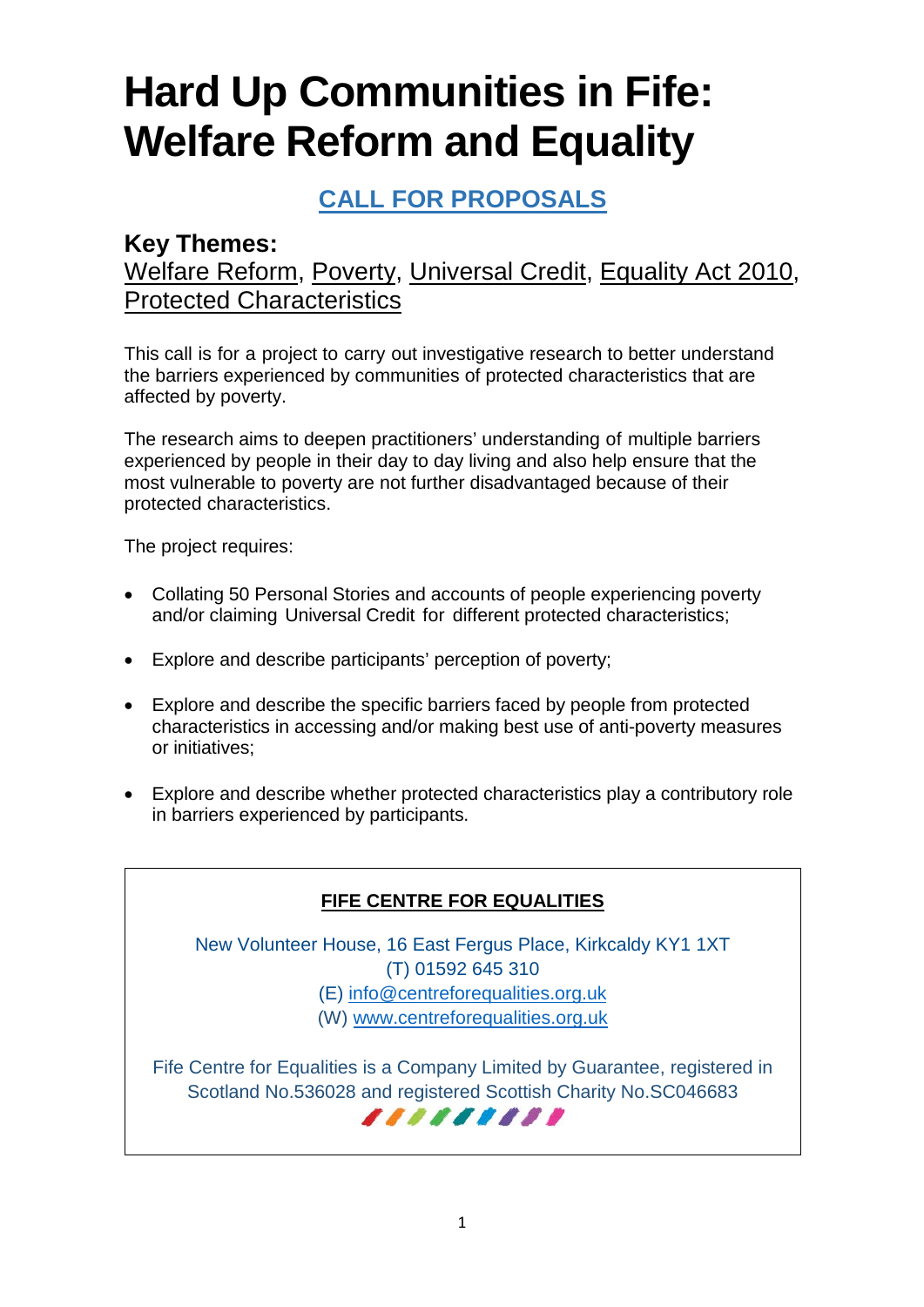## **Project Guidelines**

| <b>Timescale</b>                        | 6 months,<br>January 2019 to June 2019                                                                          |
|-----------------------------------------|-----------------------------------------------------------------------------------------------------------------|
| <b>Budget</b>                           | £5000 maximum<br>(including VAT and expenses)                                                                   |
| <b>Contact</b>                          | Nina Munday, Manager                                                                                            |
|                                         | Nina@centreforequalities.org.uk                                                                                 |
|                                         | Please email Nina any queries by<br>5pm, 19 December October 2018.                                              |
|                                         | Please note that we are not able<br>to discuss existing proposals in the<br>interests of fairness and equality. |
|                                         | However, please do not hesitate to<br>contact us for more information.                                          |
| <b>Deadline for tender</b><br>responses | 31 December 2018                                                                                                |
| Interviews to be held                   | <b>10 January 2019</b>                                                                                          |
| <b>Notification of decision</b>         | <b>14 January 2019</b>                                                                                          |
| <b>Project Induction</b>                | w/c 21 January 2019                                                                                             |
| <b>Preliminary Report</b>               | 29 March 2019                                                                                                   |
| <b>Final Report</b>                     | 31 June 2019                                                                                                    |

\*Fife Centre for Equalities reserves the right to amend those dates.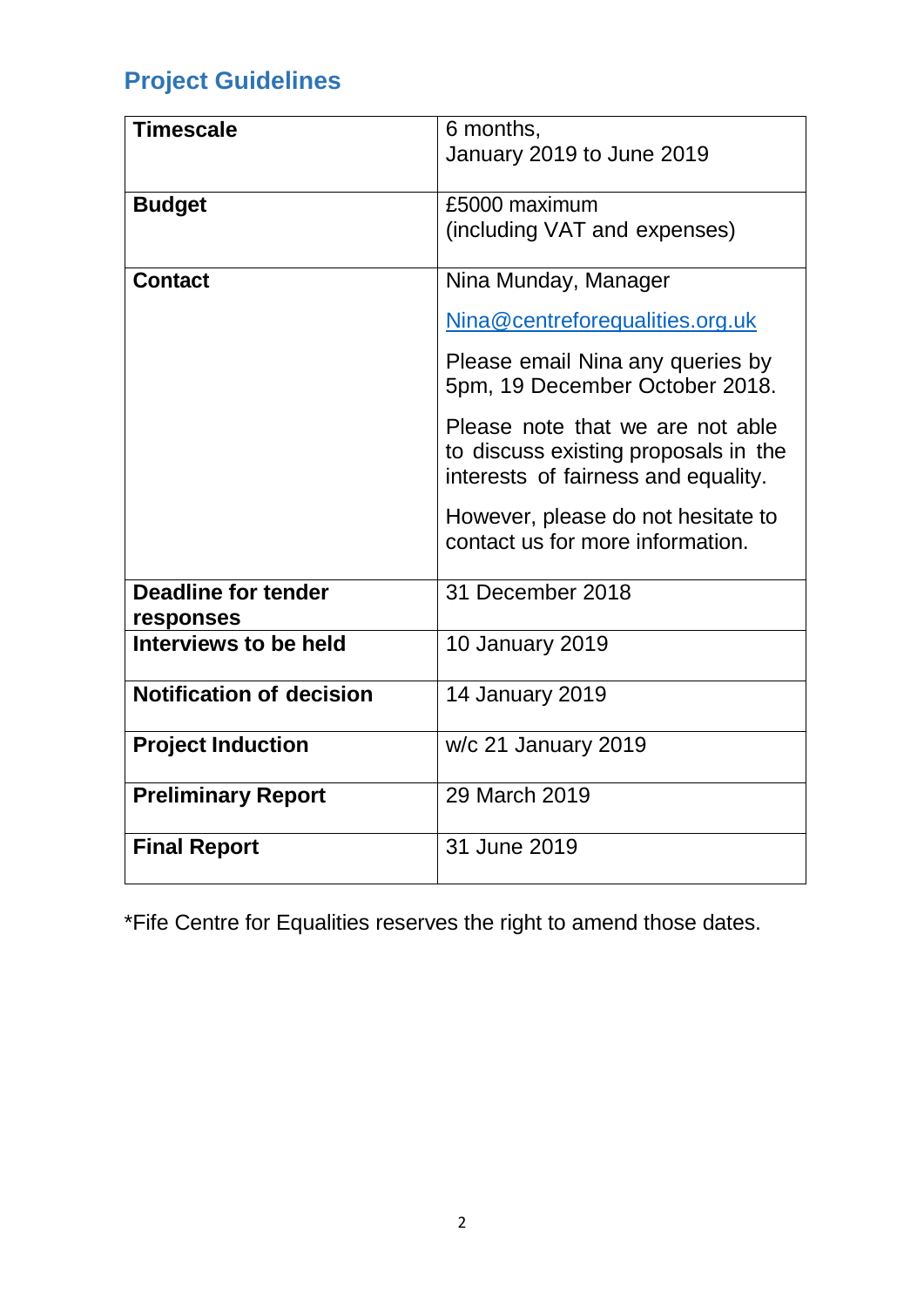## **Required documents**

The submission must contain two attachments:

- **1) Proposal Outline Form** (please use provided template)
- **2) CVs**
- **3) Outline Budget**

Fife Centre for Equalities welcomes submissions from diverse applicants, we will judge proposals solely on how clearly the proposals address the following clearly:

- Background
- Aims
- Policy and practice relevance
- Project design and methods
- Analysis
- Ethical Issues
- Work-plan & timeline
- Staffing
- Risk
- Other support

#### **Please note:**

The maximum length of the proposal is **2500 words**, excluding CVs or references. Please make sure all text is readable in Arial – size 12.

Any attached CVs should be a maximum of two sides A4 per person and should include links to relevant publications, project work or outputs. In line with our procurement policy, we may ask for further information at a later date e.g. accounts from your organisation.

#### **References and Referees**

We will request that you provide the names and contact details for referees, which should be contactable and from organisations you have worked with in the recent past (e.g. within the last five years) willing and able to discuss your skills and experience. Project outputs should either be in the public domain or available at time of review.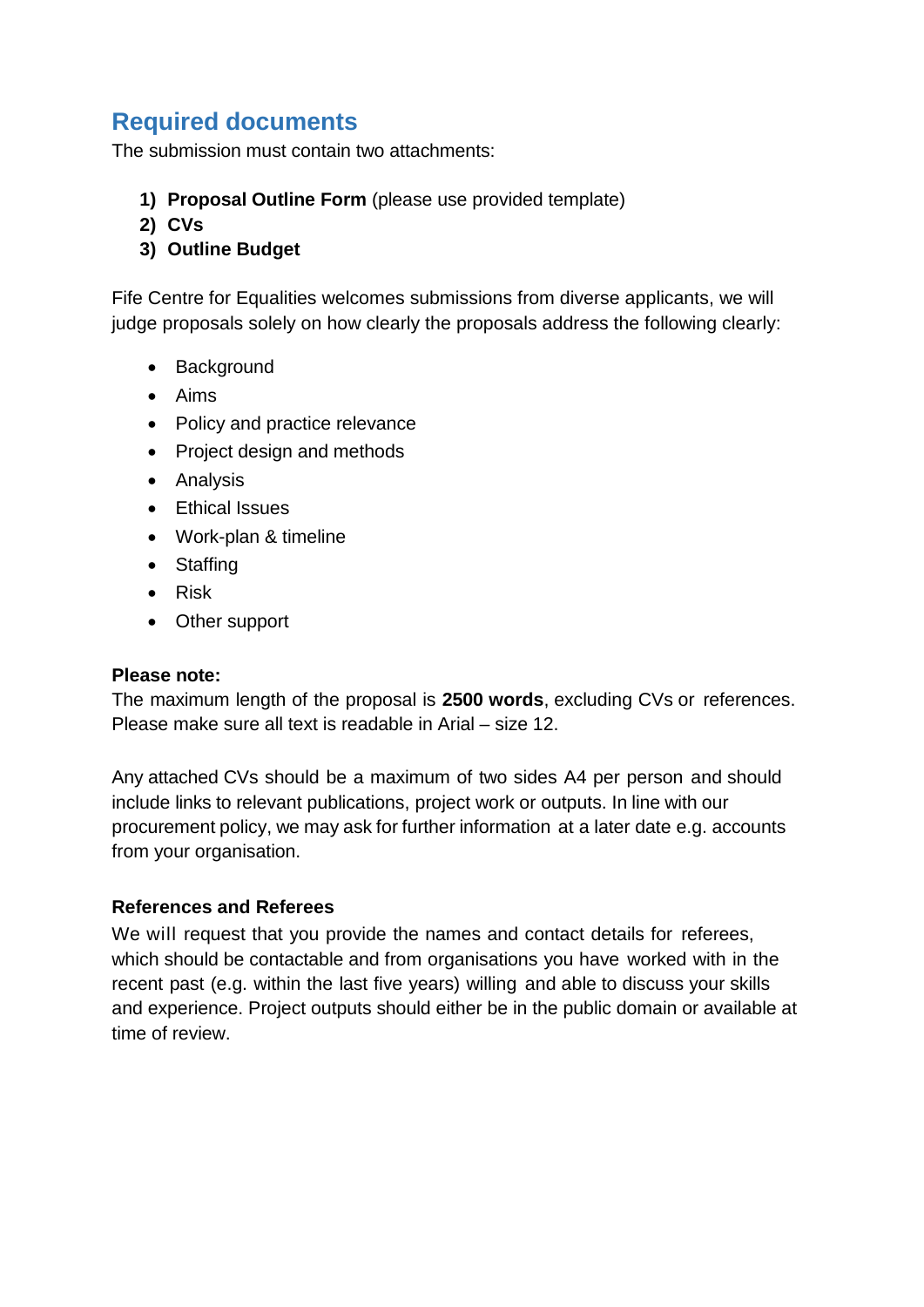## **About FCE**

Fife Centre for Equalities (FCE), funded by Fife Council, started in 2014 with the vision to inspire and enable everyone we work with to take action that makes Fife a more equal, fairer place to live, work and study.

FCE's mission is to develop a harmonised approach to build a collective voice to champion equality, diversity, inclusion and social justice.

Our values are to work with honesty, integrity, respect and transparency, and strive to demonstrate a fully inclusive approach in everything we do. We want everyone we work with to share these values in the belief that they will help make Fife a fairer and more equal place.

## **Hard Up Communities in Fife: Welfare Reform and Equality**

FCE is commissioning this study to ensure 'hard up' communities are not being disadvantaged further because of their characteristics in relation to anti-poverty measures). The themes covered in this research will be: **Welfare Reform, Poverty, Universal Credit, Equality Act 2010, Protected Characteristics**

Working in parallel to our ['Equality in Fife'](https://centreforequalities.org.uk/fife-equality-statistics/) research, this qualitative research project will assist in making Fife Council services have a better understanding of the barriers experienced by communities of protected characteristics who are affected by poverty including the roll-out of Universal Credit.

The research will inform and update our understanding of how anti-poverty measures, welfare reform (particularly Universal Credit) is experienced by various equality groups**. We want to understand the barriers faced by people with protected characteristics in accessing or making use of anti-poverty measures currently in place**.

We are looking for clear descriptions of the barriers faced and their impact, described in a meaningful way that will serve in enhancing the ongoing work of Plan for Fife.

## **Context**

The recent years have seen large-scale changes to the welfare system, in terms or levels of provision or process. This includes the recent introduction of Universal Credit, which was rolled out in Fife on 6th December. While this had the aim of making claims simpler, and encourage more people into work, by replacing some benefits with a single monthly payment, several issues have been recorded, including the disproportionate impact on people with disability or lone parents.

Poverty impacts whole families in Fife and children from low income households

*Fife Centre for Equalities aims to build a collective voice to champion equality, diversity, inclusion and social justice across Fife and beyond.*

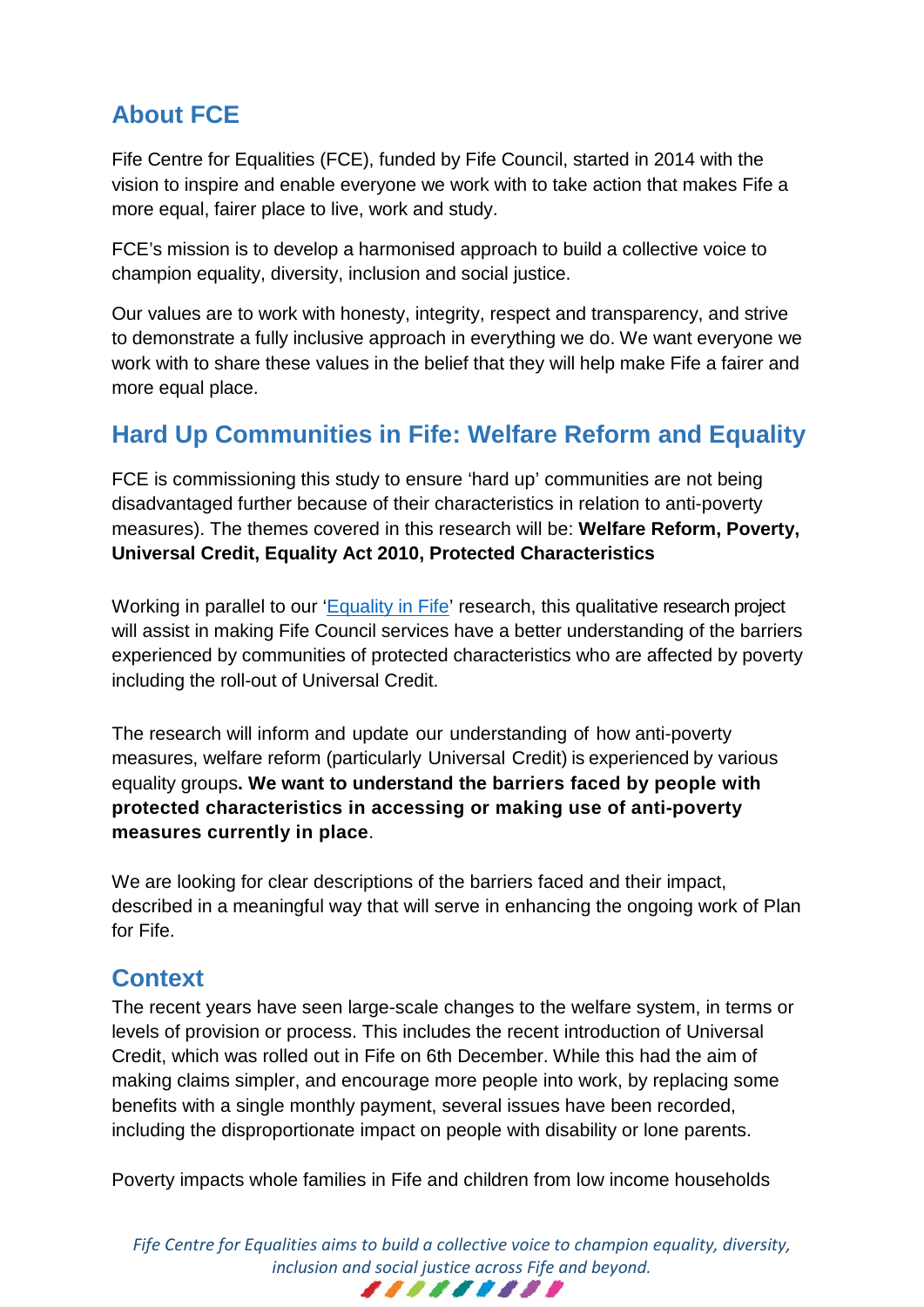often miss school or face bullying because of a lack of money for clothes and food. Research from Fife Council recently suggested that at least 24,000 adults are living in food-insecure households in Fife and it is also thought that this is an underestimate.

We know that people of protected characteristics also face additional barriers in making use of support available due to community adversities due to living deprived areas such as neighbourhood violence, bereavement and being targeted in hate incidents.

As our contribution to [Challenge Poverty Week](https://www.fifedirect.org.uk/news/index.cfm?fuseaction=news.display&objectid=0FBBFD28-D745-88CD-647BD0AC607DF9BC) and in line with the new [Plan for Fife](https://www.fifedirect.org.uk/topics/index.cfm?fuseaction=page.display&p2sid=712B7894-E8DF-EAEC-EEE5BA910CC9D951&themeid=2B892409-722D-4F61-B1CC-7DE81CC06A90) that puts fairness at the heart of all services, Fife Centre for Equalities is therefore commissioning this investigative qualitative research to explore the following:

- The experience of poverty from different perspectives of people from different protected characteristics
- The barriers faced by people from different protected characteristics in accessing of making use of anti-poverty measures
- The additional disadvantages that experienced by people from different protected characteristics who are living in poverty and/or claiming Universal Credit.

## Target groups

We are interested in hearing from and understanding more fully the views and experiences through **Personal Stories** of people with protected characteristics:

- Age a balance of Young People, Working Age and Older People
- Disability including Learning Disability, Physical and Sensory Impairment
- Gender Reassignment Male to Female and Female to Male trans
- Marital or civil partnership status
- Pregnancy and Maternity including currently pregnant, or in maternity leave
- Race (Ethnicity) with a focus on minority groups
- Religion
- Sex (Gender) approximating a 50:50 gender ratio
- Sexual orientation fair representation of Lesbian, Gay, Bi-sexual or Heterosexual groups

We are also interested in the experience of further groups of people known to be at disadvantage:

- People who are carers, homeless or at risk of homelessness or looked-after.
- People with refugee or migrant status (including EU Nationals).

*Fife Centre for Equalities aims to build a collective voice to champion equality, diversity, inclusion and social justice across Fife and beyond.* ,,,,,,,,,